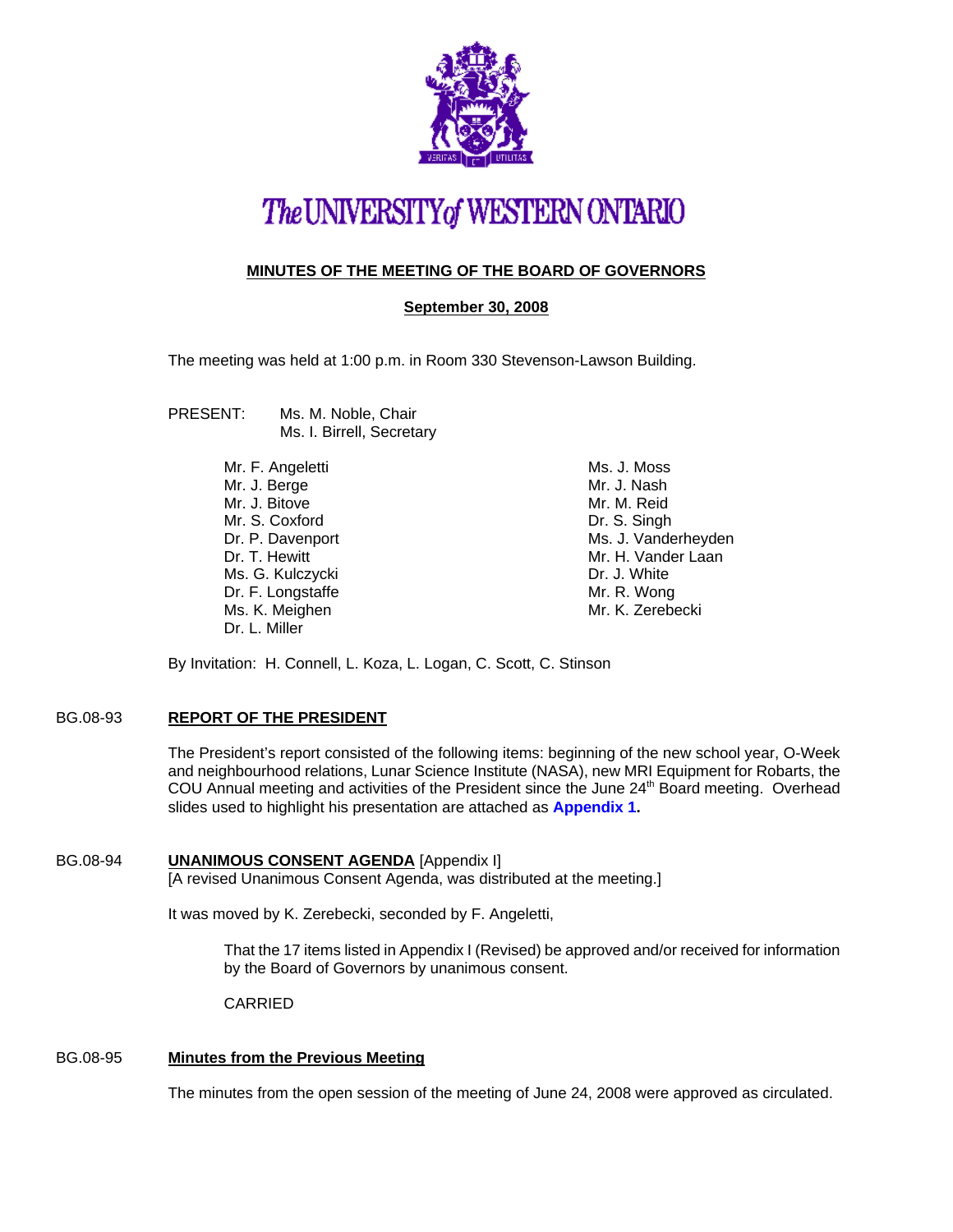# BG.08-96 **Affiliate University Colleges' Emergency Preparedness**

Ms. Kulczycki reported that Western continues to work with the Affiliate University Colleges to develop procedures regarding the provision of emergency services. Western has signed agreements to provide fire safety, fire monitoring and emergency services to each Affiliate. King's and Brescia's facilities were reviewed using "crime prevention through environmental design" to assist in the provision of advice as to the measures required to make their buildings safer. Staff at the Affiliates have received basic emergency management training. Each Affiliate is setting up an emergency operations control group which parallels Western's. Western also provides Emergency Response Team coverage for the Affiliates which includes campus police, fire safety and emergency management as well as communications and public affairs.

# **PROPERTY & FINANCE COMMITTEE** [Appendix II]

# BG.08-97 **Transition to Long-Range Space Plan 2**

# BG.08-97a **Approval of Submission to MTCU**

It was moved by F. Angeletti, seconded by J. Moss,

That the Board of Governors approve that the projects listed in The Transition to Long-Range Space Plan 2 (which are to be submitted to the MTCU as part of the province's infrastructure program) be supported in principle, on the understanding that the usual approval stages will apply to any individual project ultimately recommended to proceed, in accordance with the Board's policies, practices and procedures for approval of capital projects

Ms. Kulczycki stated that the projects listed in The Transition to Long-Range Space Plan 2, detailed in Appendix II, Annex 1, is Western's submission to the Ministry of Training, Colleges and Universities' (MTCU) request for proposals with respect to the new government infrastructure funding program, i.e., the \$60 billion for infrastructure and renewal. Final decisions on funded projects will be made by the Ministry and announcements on funding might be included in the spring 2009 provincial budget. Further details are contained in Appendix II, Annex 1 distributed with the agenda.

The question was called and CARRIED.

#### BG.08-97b **Siting of Potential Ivey Building**

It was moved by J. Vanderheyden, seconded by H. Vander Laan,

That the Board of Governors approve in principle that, should a new Ivey Building be constructed, it be sited on the University's land on the west side of Western Road, south of the Springett Parking Lot.

Ms. Kulczycki provided an overview of the siting of a potential Ivey Building detailed in Appendix II, item 1b. She noted that a significant amount of money must be raised by Ivey in order to have the building come to fruition; fixing on a location will allow Ivey to focus its fundraising efforts.

The current playing fields on the site could be relocated on a site on Westminster Hall lands or behind the existing TD Waterhouse Stadium.

The question was called and CARRIED.

# BG.08-98 **Information Items Reported by the Property & Finance Committee**

The Report of the Property & Finance Committee contained the following items that were received for information by unanimous consent:

• Bill Bell Chair in Petroleum Geology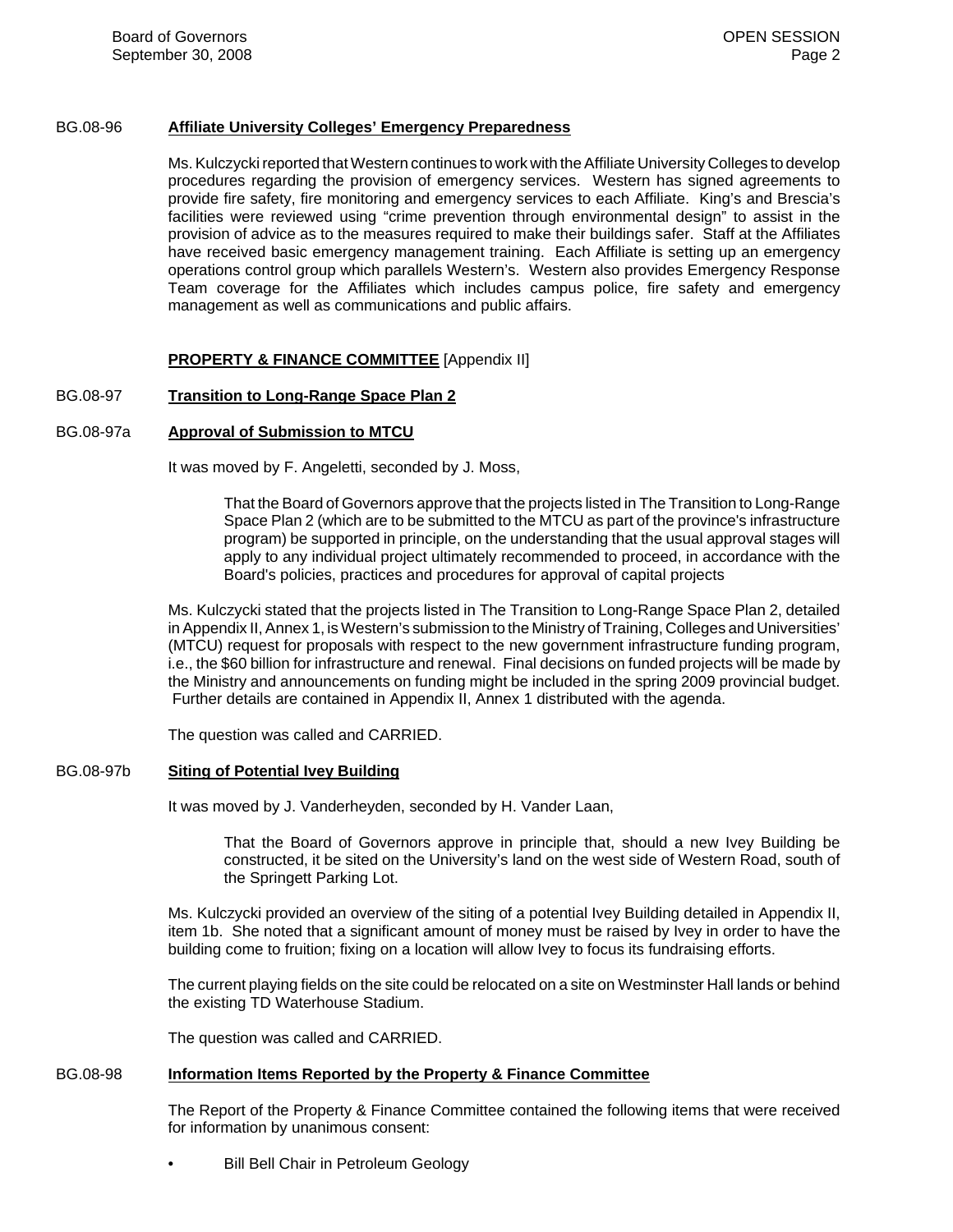- Benjamin Franklin Parr Fellowship
- Quarterly Financial Report (Operating)
- Scholarships/Awards/Prizes

# **SENIOR OPERATIONS COMMITTEE** [Appendix III]

[A revised Report of the Senior Operations Committee was distributed at the meeting.]

# BG.08-99 **MAPP 3.8 - Employee Assistance Policy**

It was moved by K. Zerebecki, seconded by F. Angeletti,

That the Board of Governors ratify the amendments to MAPP 3.8 - Employee Assistance Program (EAP) as outlined in Appendix III, Annex 1.

CARRIED by Unanimous Consent

#### BG.08-100 **Information Items Reported by the Senior Operations Committee**

The Report of the Senior Operations Committee contained the following items that were received for information by unanimous consent:

- Annual Report of the Senior Operations Committee
- Location of Board and Committee Meetings
- Board Meeting Schedule, 2008 2010
- Graduate Student Representative on the Board of Governors and the Property & Finance **Committee**

## **REPORT OF THE AUDIT COMMITTEE** [Appendix IV]

#### BG.08-101 **Audited Financial Statements - The University of Western Ontario**

It was moved by K. Zerebecki, seconded by J. Bitove,

That the Board of Governors approve the combined audited financial statements for The University for the fiscal year ended April 20, 3008, detailed in Appendix IV, Annex 1, Tab 1.

Ms. Kulczycki noted that the audit went well with no comments and no concerns. This was in large part due to Lynn Logan, Carter Scott and their staff and she thanked them for their efforts.

In answer to questions, Ms. Kulczycki explained that the changes in excess of revenues over expenses from the prior year are primarily due to a decrease in investment returns of \$22.1 million, an increase in salaries and benefits of \$48.0 million, an increase in operating costs of \$16.0 million (resulting largely from the integration of Robarts Research Institute) and an increase in interest expense of \$5.4 million resulting from the issuance of Western's debenture in May 2007. The salary differential is partly accounted for by the integration of Robarts Research Institute, but also reflects the early allocation of funding for faculty hires in response to "Reaching Higher", and recentlyapproved collective agreements.

The question was called and CARRIED.

## BG.08-102 **Financial Statements: Related Companies and Other Organizations**

Financial Statements for related companies and other organizations of The University of Western Ontario for the fiscal year ended April 30, 2008, detailed in Annex 1, were received for information.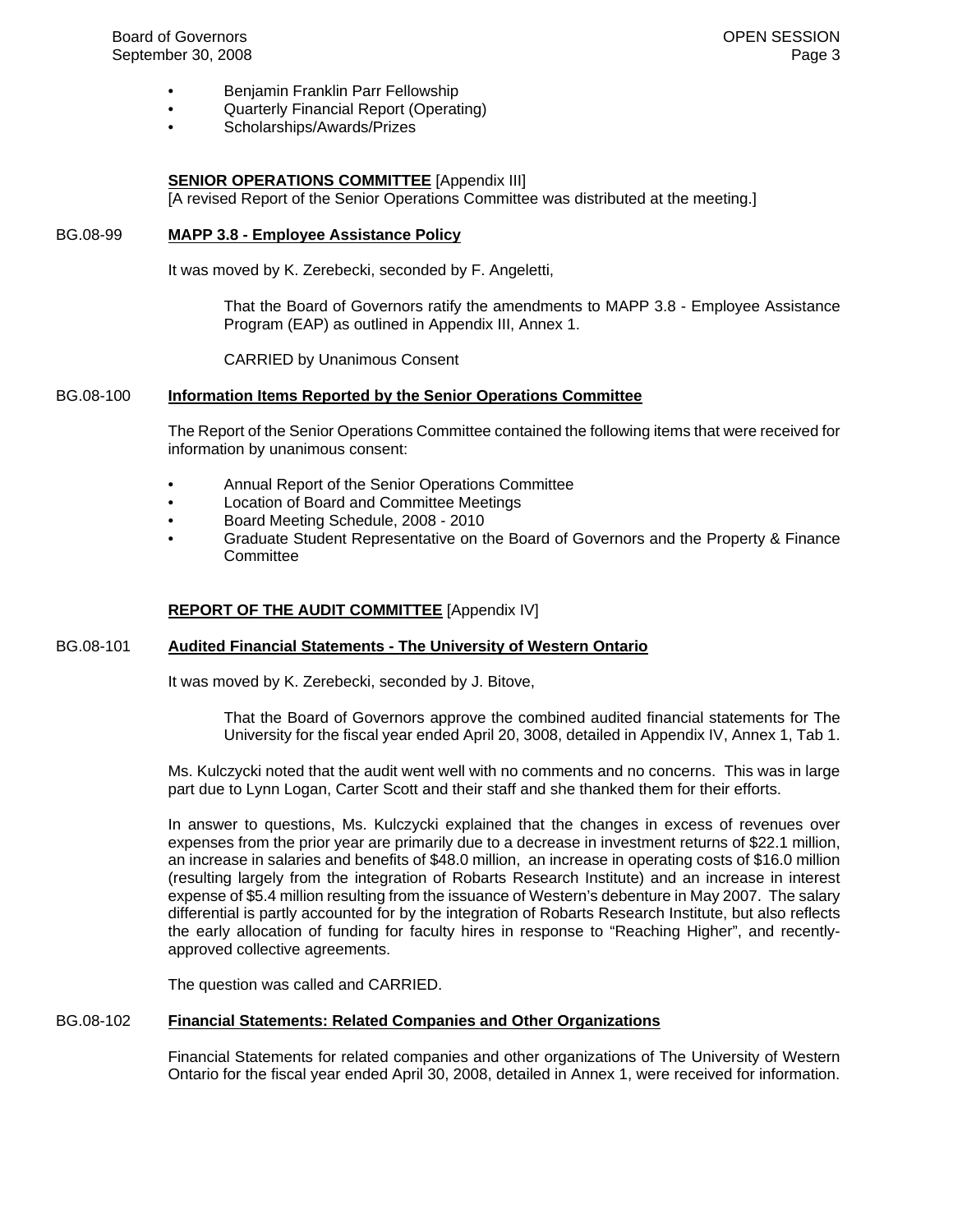## BG.08-103 **Update on Non-Bank Asset-Backed Commercial Paper**

The Board received for information an update on Asset-Backed Commercial Paper Market detailed in Appendix IV, item 3.

### **MCINTOSH GALLERY COMMITTEE** [Appendix V]

#### BG.08-104 **Information Items Reported by the McIntosh Gallery Committee**

The Report of the McIntosh Gallery Committee contained the following items that were received for information by unanimous consent:

- Size and Value of the University Art Collection
- McIntosh Estate
- Budget for 2008 -09
- Report of the Director

### BG.08-105 **REPORT OF THE JOINT PENSION BOARDS** [Appendix VI]

Ms. Koza provided an overview of the report of the Academic and Administrative Staff Pension Boards detailed in Appendix VI. Overhead slides used to highlight her presentation are attached as **Appendix 2.** The report covered the calendar year January 1, 2007 to December 31, 2007 and provided an overview of the plans, reviewed changes made to the plan in 2007, described the projects underway at the end of the year and analyzed the impact of significant market events on the Western Retirement Plans.

## **DEVELOPMENT & FUNDRAISING COMMITTEE**

### BG.08-106 **Campaign Plan 2007 - 2014**

Ms. H. Connell and Ms. C. Stinson gave a presentation on the Campaign Plan 2007 - 2014 including the planning process, context for fundraising, and Western's Campaign, including goals and campaign communications. Overhead slides used to highlight the presentation are contained in **Appendix 3.**

Responding to a question about the current economic crisis, Ms. Stinson explained that donors will be asked to consider the needs of the University and to consider pledging a gift now but paying later. Many gift contributions are staggered over a number of years.

#### **ITEMS REFERRED BY SENATE**

#### BG.08-107 **Affiliation Agreement: UWO, King's University College and St. Peter's Seminary**

It was moved by J. White, seconded by K. Meighen,

That the Board of Governors approve the revisions to the Affiliation Agreement for The University of Western Ontario and King's University College and St. Peter's Seminary, as outlined in Appendix VIII, Annex 1.

CARRIED

# BG.08-108 **Vice-Provost's Annual Report on Faculty Recruitment and Retention**

The Vice-Provost's Annual Report on Faculty Recruitment and Retention, detailed in Appendix VIII, Annex 2, was received for information. (Website: http://www.uwo.ca/pvp/facultyrelations)

Discussion included hiring of women faculty, implications resulting from the removal of mandatory